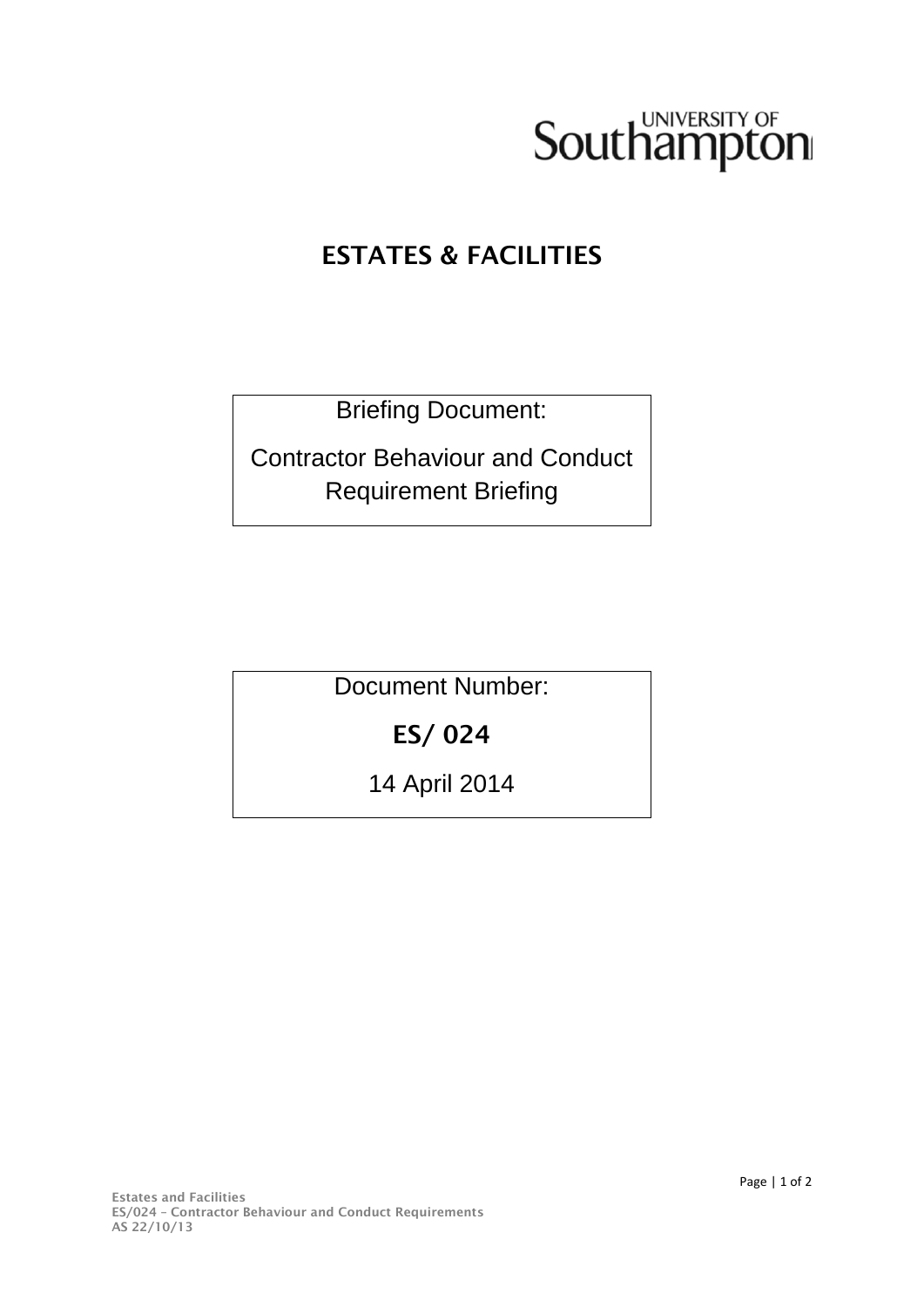# Contractor Behaviour and Conduct Requirement Briefing Notes

#### INTRODUCTION

It is University policy that contractors conduct their activities at the University in such a manner that conditions and methods are safe for the contractors' employees and subcontractors, University employees and students, the public and any other visitors who may be affected by the contractors' undertakings.

This includes all and any interfaces which the main contractor and their sub-contractors or consultants may have with any University Staff, Students, other professionals or business organisations and the public.

#### MAIN CONTRACTOR

Only competent contractors are to be employed to carry out work at the University. Suitable checks of the Main Contractor's Health and safety competence will be made prior to appointment.

All Main Contractors are required to demonstrate their competency through any OJEU tendering and appointment process and each should set out their approach for the management of interfaces.

The University's questionnaire Controlled Document no CC3 (which may be modified according to size of work package and perceived risks) must be adequately completed by the main contractors and their competence and experienced appraised and summarised on Form No CC4 as a result of the appointment and tendering processes, by an appropriately qualified person.

Health & Safety information must be communicated between the University and the Main Contractors at all stages of a contract, including during the appointment process.

#### SUB-CONTRACTORS

Main contractors are responsible for ensuring that any sub-contractor or consultant adheres to their Health & Safety policies and procedures as well as University requirements.

#### GENERAL MATTERS

Work sites, scaffold compounds, plant rooms, plant excavations, etc., are to be secured to prevent the access of children, minors and any other unauthorised persons. This will include the alarming of all scaffolds whilst erected.

All appropriate equipment will be regularly checked and results recorded as prescribed under the PUWER Regulations 1998.

Sites must have adequate security and security procedures with any security matters immediately notified to the University's Agent, University Representative and University Central Control Room.